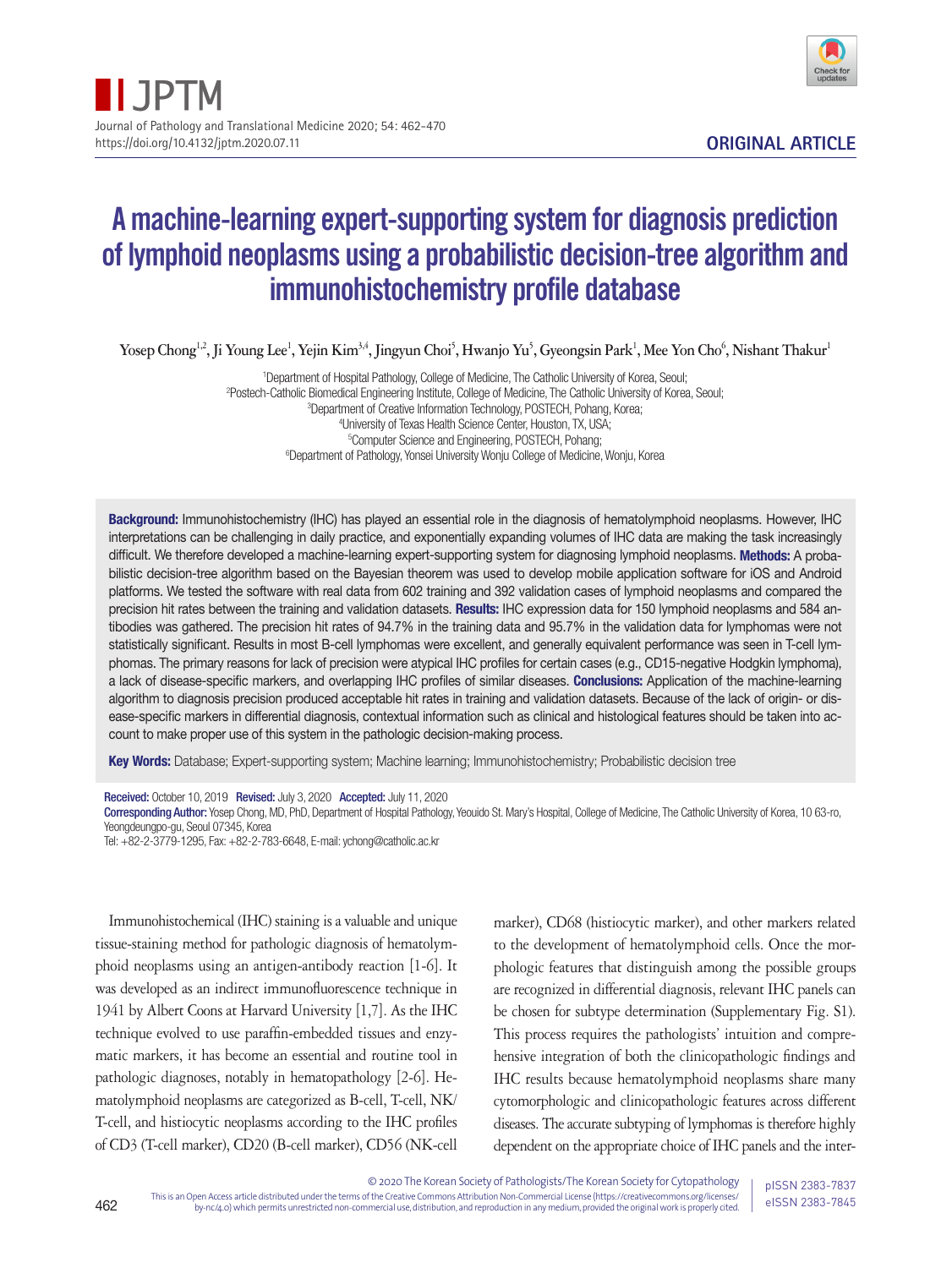pretation of IHC results [1-3,8].

However, increasing knowledge of IHC positivity in each tumor can produce conflicting interpretations in daily practice, especially in some more complex cases [9]. The pathologic analysis of IHC results depends largely on the expertise of pathologists, who can be easily biased by their experiences [2,4,6]. New antibodies and IHC data from various tumors are introduced annually, and more than 100,000 studies using IHC have been published since 2000, making it difficult to memorize the newly developed antibodies and recognize the expression characteristics of tumors just in the human brain [10-14]. In addition, recent advances in digital pathology require an appropriate reference database of ancillary tests to integrate medical knowledge and individual medical problems [15].

Attempts have been made to address this problem by adopting an algorithmic approach or using standardized IHC panels for specific differential diagnosis [9,14,16]. However, the clinical situation of each case is unique, and generalized application of a particular IHC panel or specific algorithm can be time- and laborconsuming.

We therefore developed an expert-supporting system using software based on a machine-learning algorithm and an IHC database that supports pathological decision-making and differential diagnosis. We developed the software as a mobile application for iOS and Android devices for practical utility.

# MATERIALS AND METHODS

Development of a machine-learning algorithm using a probabilistic decision tree

According to Bayes' theorem, post-event probability can be calculated when pre-event probability is given. Bayes' theorem is stated mathematically as

$$
P(A|B) = \frac{P(B|A)P(A)}{P(B)},
$$

where A and B are events and  $P(B) \neq 016$  and  $P(A|B)$ , and  $P(B|A)$ are the respective conditional probability that the likelihood of event A occurring given that B is true and vice versa. P(A) and P(B) are the probabilities of observing A and B independently of each other [16,17].

A probabilistic decision tree is a predictive modeling approach in statistics and data mining. It is often used for machine-learning algorithms, especially when test node results are binary (Fig. 1). We adopted such a tree for our machine-learning algorithm because IHC results are binary, and the probability can be expressed as a database.

To apply the probabilistic decision-tree algorithm, we required a database of a  $2 \times 2$  table with tests, diseases, and the probability of positivity of each test for each disease (Fig. 2). Test results were binary, and the probability of positivity was the number of positive cases among all cases of the disease. Once test results were available, we calculated the probability of each disease by multiplying prior probability by the probability that each test was positive or negative to determine the most probably illness by comparing post-probabilities.

# IHC database build

We assembled a database of IHC expression profiles of the lymphoid neoplasms using five primary textbooks and other publications, including the World Health Organization (WHO) classification of tumors of hematopoietic and lymphoid tissues (IARC, Lyon, France) and major IHC textbooks (Supplementary Table S1) [4,5,18-21]. More than 200 lymphoid neoplasms and tumor names were documented according to the WHO classification. Tumors without IHC profile data or no diagnostic use were excluded. Subtypes of certain tumors were documented separately from the primary type if there was a difference in IHC



Fig. 1. A probabilistic decision tree for a machine-learning algorithm in diagnostic tests and disease.

|                                |     | Test A Text B Text C | Prior<br>probability |                                                                      | Post<br>probability |
|--------------------------------|-----|----------------------|----------------------|----------------------------------------------------------------------|---------------------|
| Disease 1 60% 30%<br>(30%)     |     | 0%                   | $0.3\times$          | $0.6 \times 0.7 \times 0.0$                                          | $= 0.000$           |
| Disease 2 20% 80%<br>(50%)     |     | 10%                  | $0.5\times$          | $0.2 \times 0.2 \times 0.1$                                          | $= 0.002$           |
| Disease 3 50% 50% 70%<br>(20%) |     |                      | $0.2\times$          | $0.5 \times 0.5 \times 0.7$                                          | $= 0.035$           |
| Test results                   | $+$ | $^{+}$               |                      | The probability of disease 3 is the highest<br>with the test results |                     |

Fig. 2. Prior and post probability based on Bayes' theorem.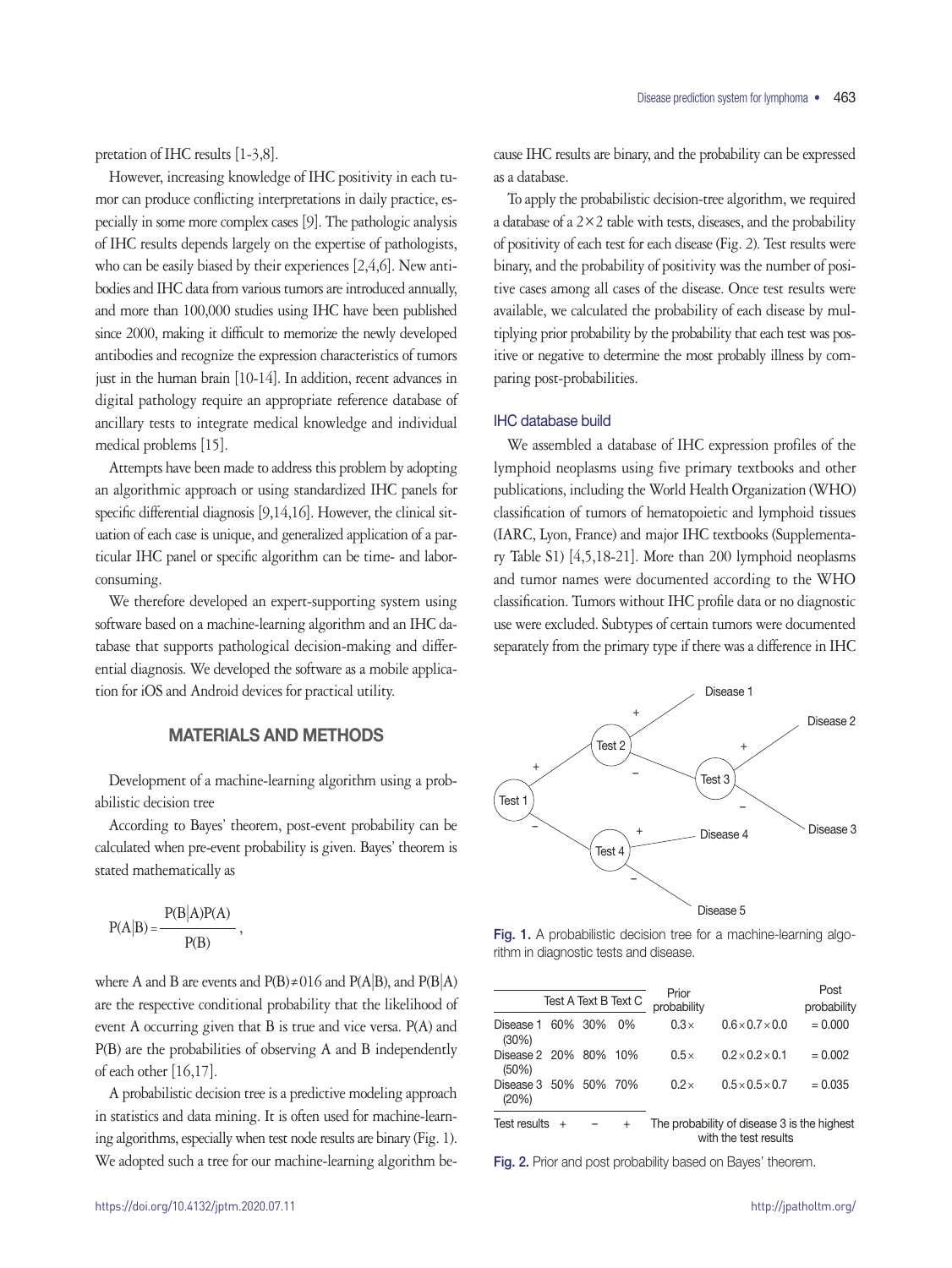profiles.

The IHC positivity for each tumor was drawn from textbook descriptions; if there was exact numerical value was replaced by arbitrary expressions such as "always positive," "often positive," or "rarely/occasionally positive," positivity was documented as follows: always, 95%; often, 75%; in about a half of cases, 50%; seldom, 30%; rarely/occasionally, 10%; never, 0%. If the positivity differed between textbooks, the average value was used. An example of the IHC database appears in Supplementary Fig. S2.

Approximately 600 IHC antibody names were documented using the textbooks, and their synonyms were recorded and revised with online references (Supplementary Table S2).

### Development of a mobile application

The reactive native (network-free) mobile application "ImmunoGenius" was developed using NoSQL for iOS and Android (Fig. 3), which can be used on iOS and Android devices. It was designed to search and select diseases and generate a 2×2 table with the disease name in the left column and IHC antibody names on the first row. Representative IHC profiles appear in the corresponding cells as  $++$  for 75%–100% positivity (positive cases per all tumors),  $+$  for 50%–74%,  $+$  for 30%–49%,  $-/-$  for 10%–29%, and – for 0%–9% with graded shades (Fig. 3, Supplementary Fig. S3, Supplementary Video 1). Users can compare IHC profiles between the selected diseases and add or remove rows (diseases) or columns (IHC antibodies) to customize the table. Additional IHCs can be added using the buttons on the right side. Once the user inputs the IHC results for their case, the 10 most probable diagnoses as calculated by the diag-

nosis precision algorithm appear below, along with estimated probability in percentage (red numbers) (Supplementary Fig. S3, Supplementary Video 1, 2). For predictive diagnosis of lymphomas, prior probability was set according to epidemiologic data for Korea in 2010 (but can be changed to other epidemiologic groups later).

# Diagnosis precision algorithm validation using patient data

To validate the hit rate of the diagnosis precision algorithm, the IHC profile data and diagnoses originally made by pathologists were compared with the top 10 predictive diagnoses produced by the algorithm. Approximately 1,000 cases of the lymphoma-patient IHC profile data were obtained from the archives of two independent university hospitals: Yeouido, and Seoul St. Mary's Hospital, College of Medicine, The Catholic University of Korea, from 2010 to 2017. Approximately 80 percent of the lymphoma cases at Seoul St. Mary's Hospital were referred from various institutes in Korea. Any patient data related to identification except the original diagnosis and the IHC results were blinded before data processing. The retrieved data were divided 6:4 for training and validation. Cases with an inconclusive diagnosis or inadequate IHC profile (fewer than three antibodies, inconclusive results, absence of markers for tumor origins, but only prognostic or therapeutic markers such as epidermal growth factor receptor or p53) were excluded. An example of a retrieved patient IHC profile dataset appeared in Supplementary Fig. S4. The diagnosis precision hit rate was determined by the inclusion of the original diagnosis in the top 10 predictive diagnoses drawn by the algorithm. It was considered inclusive if there was no sig-



Fig. 3. A screenshot of the mobile application "ImmunoGenius."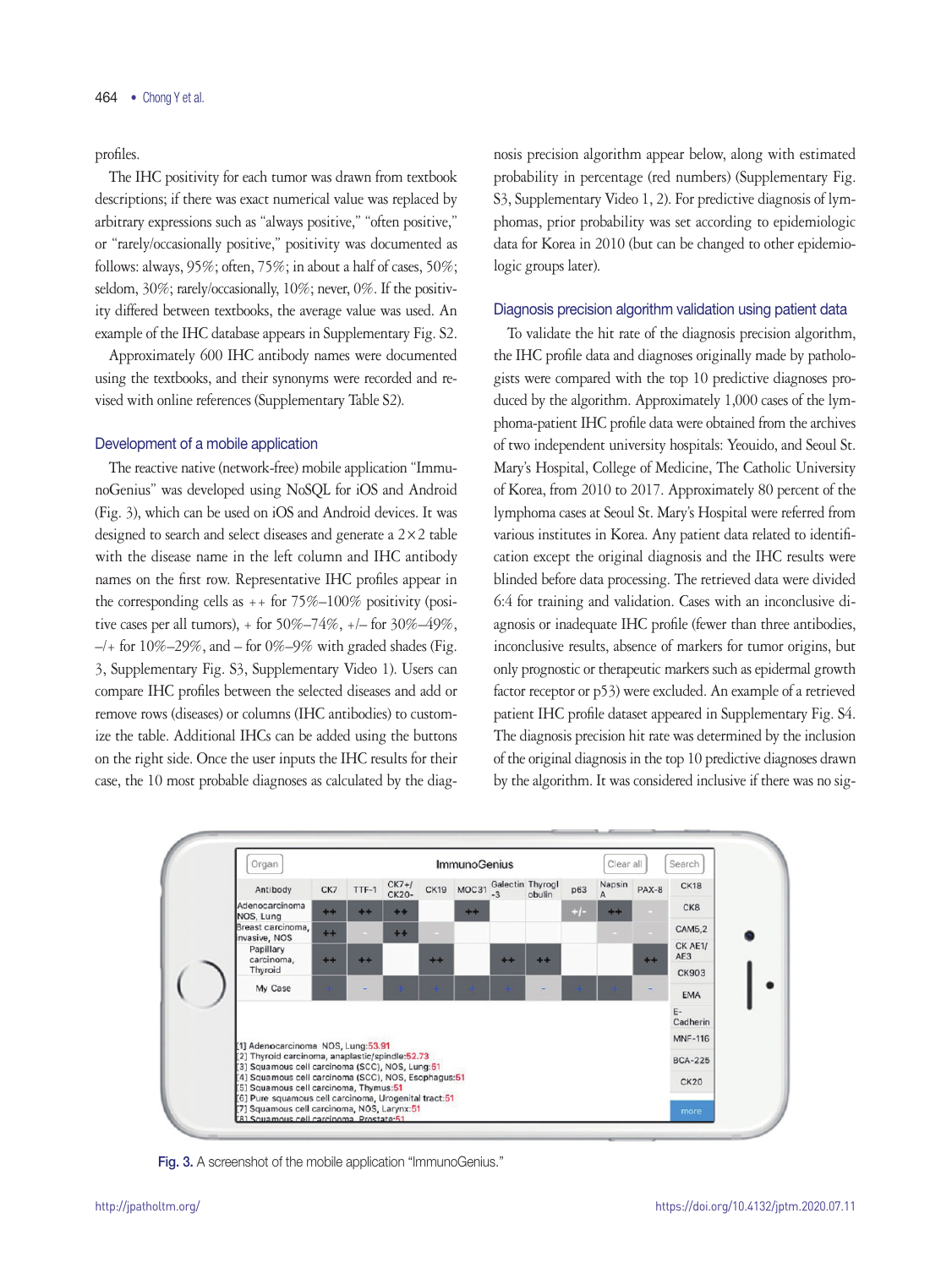nificant difference in the IHC profile between the original and predictive diagnosis, and the only difference was in location if two diagnoses shared the same origin of cells (e.g., nodal marginal zone lymphoma vs. extranodal marginal zone lymphoma). Validation of the algorithm was carried out by comparing the hit rate of the training and validation data in lymphomas. If no statistically significant difference was found between the training and validation dataset, the algorithm was considered validated.

### Statistical analysis

Time and computational complexity were evaluated by testing the mobile application. The hit rate between original and predictive diagnoses was compared by chi-square tests. Statistical analysis was performed using Web-R ("http://web-r.org"), a webbased statistical analysis program.

# RESULTS

# IHC database build and recruitment of training and validation datasets

A total of 150 hematolymphoid neoplasms and 584 IHC antibodies and their IHC profiles were documented. The obtained training and validation data of lymphoma amounted to 639 and 392 cases, respectively. In the lymphoma cases, an average of 8.5 IHC antibodies (range, 1 to 18) were used for diagnosis, and 40 types of lymphomas were included. Two cases were excluded because of inconclusive diagnosis, and 35 cases with fewer than 3 IHC tested antibodies were omitted. As a result, 602 cases of lymphomas were used for training. The original diagnoses of the training data cases are provided in Table 1. Diffuse large B-cell lymphoma, not otherwise specified (DLBCL, NOS) was the most common, with 216 cases (34.3%), and the second most common was extranodal marginal zone lymphoma of mucosaassociated lymphoid tissue (MALT), with 78 cases (13.0%). The original diagnoses of the validation cases are also provided in Table 1. The most and the second most common type were the same as DLBCL, NOS, and MALT lymphoma, with similar percentages (145, 37.0% and 74, 18.9%, respectively).

# Training data

The hit rate for training data of the predictive diagnosis (top 10) was 94.7% (Table 2). Detailed results of discordant cases between the original and predictive diagnoses are supplied in Table 2. In B-cell lymphomas, the hit rate of the predictive diagnosis was relatively high, particularly in DLBCL, follicular lymphoma, chronic lymphocytic leukemia/small lymphocytic lymphoma (CLL/SLL) and MALT lymphoma with zero error rates. The diagnoses showed generally good performance in most B-cell lymphomas, with the exception of plasmablastic lymphoma (three errors out of three cases, 100%) and one mantle cell lymphoma (MCL). In T-cell lymphomas, the algorithm achieved a performance that is generally equivalent to that in B-cell lymphomas except for T lymphoblastic leukemia/lymphoma (no error in 17 cases) and extranodal NK/T-cell lymphoma, nasal type (no error in 25 cases). In enteropathy-associated T-cell lymphoma, peripheral T-cell lymphoma, NOS, anaplastic large cell lymphoma (ALCL), anaplastic lymphoma kinase (ALK)–negative, and angioimmunoblastic T-cell lymphoma, the error rates were 50.0%, 34.7%, 43.8%, and 33.3%, respectively. In Hodgkin lymphomas, the error rates were 12.5% in classical Hodgkin lymphoma, NOS, and 14.3% in nodular sclerosis subtype.

# Validation data

In the validation data, the hit rate of the predictive diagnosis (top 10) was 95.7% (Table 2). Detailed results of the discordant cases for the original and predictive diagnoses are provided in Table 2. In B-cell lymphomas, the hit rate of predictive diagnosis was relatively high for DLBCL, follicular lymphoma, CLL/SLL, MALT lymphoma, and MCL with zero error rates. Generally good performance was seen in most B-cell lymphomas, with the exception of primary cutaneous follicle center lymphoma (1 error out of 2 cases, 50.0%). In T-cell lymphomas, performance was generally equivalent to that in B-cell lymphomas with the exception of T lymphoblastic leukemia/lymphoma (no errors in 7 cases), extranodal NK/T-cell lymphoma, and nasal type (no errors in 15 cases). In enteropathy-associated T-cell lymphoma, primary cutaneous CD8-positive, aggressive epidermotropic cytotoxic T-cell lymphoma, peripheral T-cell lymphoma, NOS, ALCL, ALK-negative, and angioimmunoblastic T-cell lymphoma, the error rates were 50.0%, 50.0%, 33.3%, 42.8%, and 33.3%, respectively. In Hodgkin lymphomas, the error rates were 50.0% in nodular lymphocyte-predominant Hodgkin lymphoma, 18.2% in classical Hodgkin lymphoma, NOS, 20.0% in nodular sclerosis subtype, and 33.3% in lymphocyte-depleted subtype.

# Precision error rates between training and validation dataset

The error rates of the predictive diagnosis were 5.3% in training data and 4.3% in validation data. The error rates of both groups were not significantly different  $(p=0.543)$  (Table 3). The overall hit rate was 95.0% in lymphomas (Table 3).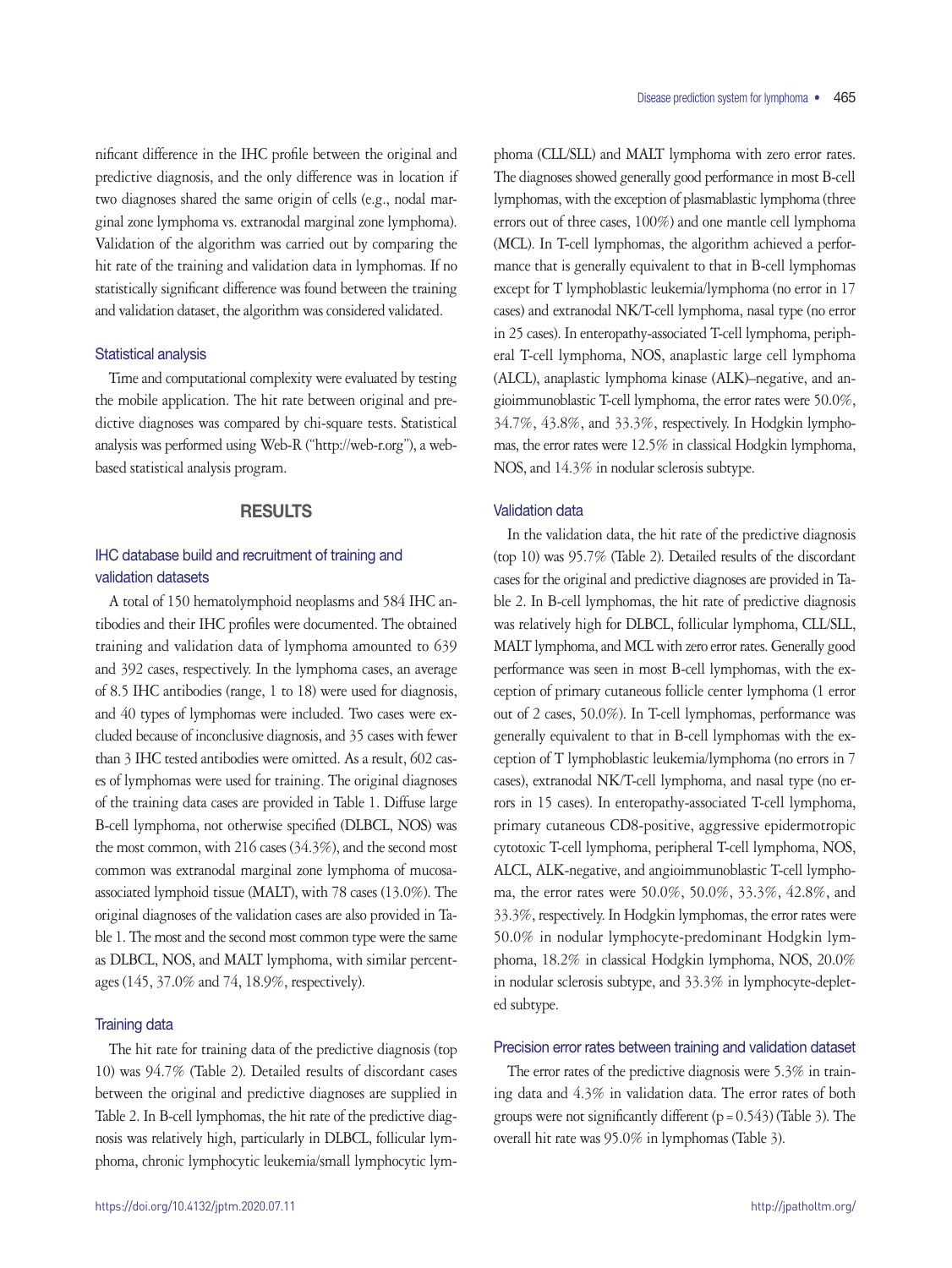# **DISCUSSION**

We verified that it is possible to calculate the probability of a specific disease for a particular case, especially lymphomas, using IHC results, a probabilistic decision tree, and a mobile application. The diagnosis precision drawn by the probabilistic decisiontree algorithm achieved a hit rate of 95.0% for lymphomas. The hit rates between training and validation dataset did not differ significantly in lymphomas (94.7% vs. 95.7%, p = 0.543).

The hit rate of the diagnosis precision algorithm was relatively

Table 1. The original diagnosis of the training and validation dataset of lymphomas

| Original diagnosis                                                                             | <b>Training data</b> | Validation data |
|------------------------------------------------------------------------------------------------|----------------------|-----------------|
| B lymphoblastic leukemia/lymphoma                                                              | 8(1.3)               | 5(1.3)          |
| Chronic lymphocytic leukemia/small lymphocytic lymphoma                                        | 20(3.3)              | 11(2.8)         |
| Extranodal marginal zone lymphoma of MALT (lymphoma)                                           | 78 (13.0)            | 74 (18.9)       |
| Nodal marginal zone lymphoma                                                                   | 4(0.7)               | 5(1.3)          |
| Plasma cell myeloma                                                                            | 3(0.5)               | 0               |
| Follicular lymphoma                                                                            |                      |                 |
| Grade 1, 2, 3A                                                                                 | 59 (9.8)             | 16(4.1)         |
| Grade 3B                                                                                       | 3(0.5)               | 6(1.5)          |
| Mantle cell lymphoma                                                                           | 24 (4.0)             | 19(4.8)         |
| <b>DLBCL</b>                                                                                   |                      |                 |
| <b>NOS</b>                                                                                     | 216 (34.3)           | 145 (37.0)      |
| T-cell/histiocyte-rich                                                                         | 2(0.3)               | 0               |
| Primary DLBCL of the CNS                                                                       | 9(1.4)               | $\mathsf{O}$    |
| CD5+DLBCL                                                                                      | 1(0.2)               | 2(0.5)          |
| EBV positive DLBCL of elderly                                                                  | 1(0.2)               | 0               |
| Anaplastic variant                                                                             | $\circ$              | 4(1.0)          |
| Primary cutaneous DLBCL, leg type                                                              | $\mathbf{0}$         | 1(0.3)          |
| Primary mediastinal (thymic) large B-cell lymphoma                                             | 9(1.5)               | 3(0.8)          |
| Plasmablastic lymphoma                                                                         | 3(0.5)               | 0               |
| Primary effusion lymphoma                                                                      | 1(0.2)               | 0               |
| Burkitt lymphoma                                                                               | 17(2.8)              | 11(2.8)         |
| B-cell lymphoma, unclassifiable, with features intermediate between DLBCL and Burkitt lymphoma | 3(0.5)               | 0               |
| Primary cutaneous follicle centre lymphoma                                                     | $\Omega$             | 2(0.5)          |
| T lymphoblastic leukemia/lymphoma                                                              | 17(2.8)              | 7(1.8)          |
| Extranodal NK/T-cell lymphoma. nasal type                                                      | 25 (4.2)             | 15(3.8)         |
| Adult T-cell leukemia/ lymphoma                                                                | 1(0.2)               | 0               |
| Enteropathy-associated T-cell lymphoma                                                         | 6(1.0)               | 4(1.0)          |
| Aggressive NK-cell leukemia                                                                    | 1(0.2)               | 0               |
| Lymphomatoid papulosis type B                                                                  | 1(0.2)               | 0               |
| Mycosis fungoides                                                                              | $\overline{0}$       | 3(0.8)          |
| Primary cutaneous (CD30-positive T-cell) ALCL                                                  | 1(0.2)               | 0               |
| Primary cutaneous CD8 positive aggressive epidermotropic                                       | 0                    | 2(0.5)          |
| cytotoxic T-cell lymphoma                                                                      |                      |                 |
| Subcutaneous panniculitis-like T-cell lymphoma                                                 | 0                    | 1(0.3)          |
| Peripheral T-cell lymphoma, NOS                                                                | 23(3.8)              | 12(3.1)         |
| Angioimmunoblastic T-cell lymphoma                                                             | 16(2.7)              | 7(1.8)          |
| ALCL, ALK-positive                                                                             | 5(0.8)               | 2(0.5)          |
| ALCL, ALK-negative                                                                             | 9(1.5)               | 6(1.5)          |
| Nodular lymphocyte-predominant Hodgkin lymphoma                                                | $\mathbf{0}$         | 2(0.5)          |
| Classical Hodgkin lymphoma, NOS                                                                | 8(1.3)               | 11(2.8)         |
| Nodular sclerosis classical Hodgkin lymphoma                                                   | 21(3.5)              | 5(1.3)          |
| Mixed cellularity classical Hodgkin lymphoma                                                   | 7(1.2)               | 8(2.0)          |
| Lymphocyte-depleted classical Hodgkin lymphoma                                                 | $\overline{0}$       | 3(0.8)          |
| Total                                                                                          | 602 (100)            | 392 (100)       |

Values are presented as number (%).

MALT, mucosa-associated lymphoid tissue; DLBCL, diffuse large B-cell lymphoma; NOS, not otherwise specified; CNS, central nervous system; EBV, Epstein-Barr virus; NK, natural killer; ALCL, anaplastic large cell lymphoma; ALK, anaplastic lymphoma kinase.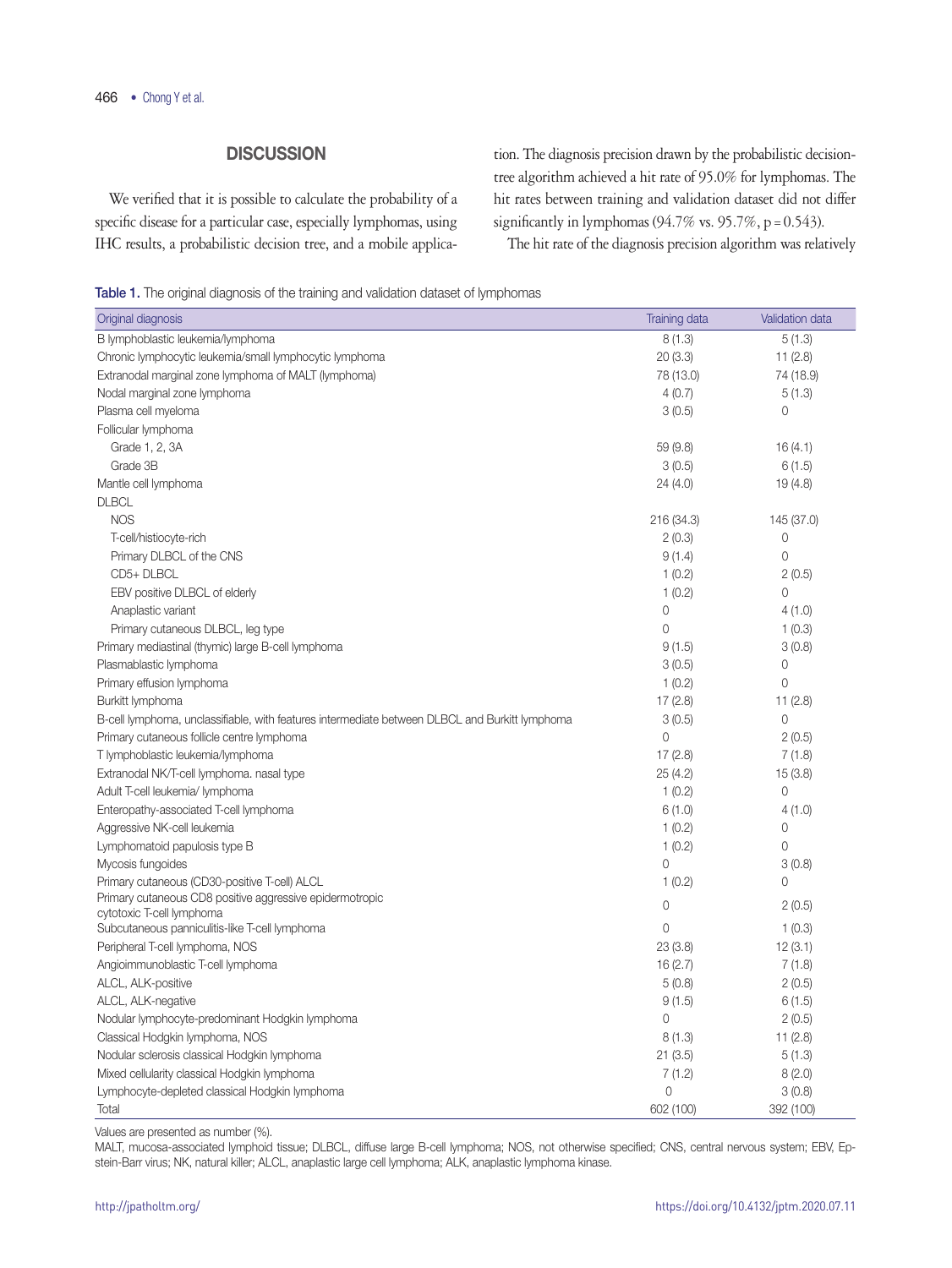Table 2. Cases with discordant results between the original and predictive diagnosis in training and validation data when searched among lymphomas

|                                                                                                | Error/No. (%)        |                        |
|------------------------------------------------------------------------------------------------|----------------------|------------------------|
| Original diagnosis                                                                             | <b>Training data</b> | <b>Validation data</b> |
| B lymphoblastic leukemia/lymphoma                                                              | 0/8                  | 0/5                    |
| Chronic lymphocytic leukemia/small lymphocytic lymphoma                                        | 0/20                 | 0/11                   |
| Extranodal marginal zone lymphoma of MALT (lymphoma)                                           | 0/78                 | 0/74                   |
| Nodal marginal zone lymphoma                                                                   | 0/4                  | 0/5                    |
| Plasma cell myeloma                                                                            | 0/3                  | 0/0                    |
| Follicular lymphoma                                                                            |                      |                        |
| Grade 1, 2, 3A                                                                                 | 0/59                 | 0/16                   |
| Grade 3B                                                                                       | O/3                  | 0/6                    |
| Mantle cell lymphoma                                                                           | 1/24(4.2)            | 0/19                   |
| <b>DLBCL</b>                                                                                   |                      |                        |
| <b>NOS</b>                                                                                     | 0/216                | 0/145                  |
| T-cell/histiocyte-rich                                                                         | 0/2                  | 0/0                    |
| Primary DLBCL of the CNS                                                                       | 0/9                  | 0/0                    |
| CD5+ DLBCL                                                                                     | 0/1                  | 0/2                    |
| EBV positive DLBCL of elderly                                                                  | 0/1                  | 0/0                    |
| Anaplastic variant                                                                             | 0/0                  | 0/4                    |
| Primary cutaneous DLBCL, leg type                                                              | 0/0                  | 0/1                    |
| Primary mediastinal (thymic) large B-cell lymphoma                                             | 0/9                  | 0/3                    |
| Plasmablastic lymphoma                                                                         | 3/3(100)             | 0/0                    |
| Primary effusion lymphoma                                                                      | 0/1                  | 0/0                    |
| Burkitt lymphoma                                                                               | 0/17                 | 0/11                   |
| B-cell lymphoma, unclassifiable, with features intermediate between DLBCL and Burkitt lymphoma | O/3                  | 0/0                    |
| Primary cutaneous follicle centre lymphoma                                                     | 0/0                  | $1/2$ (50.0)           |
| T lymphoblastic leukemia/lymphoma                                                              | 0/17                 | 0/7                    |
| Extranodal NK/T-cell lymphoma, nasal type                                                      | 0/25                 | 0/15                   |
| Adult T-cell leukemia/ lymphoma                                                                | 1/1(100)             | 0/0                    |
| Enteropathy-associated T-cell lymphoma                                                         | 3/6(50.0)            | 2/4(50.0)              |
| Aggressive NK-cell leukemia                                                                    | 0/1                  | 0/0                    |
| Lymphomatoid papulosis type B                                                                  | 0/1                  | 0/0                    |
| Mycosis fungoides                                                                              | 0/0                  | 0/3                    |
| Primary cutaneous (CD30-positive T-cell) ALCL                                                  | 0/1                  | 0/0                    |
| Primary cutaneous CD8-positive aggressive epidermotropic cytotoxic T-cell lymphoma             | 0/0                  | 1/2(50.0)              |
| Subcutaneous panniculitis-like T-cell lymphoma                                                 | 0/0                  | 0/1                    |
| Peripheral T-cell lymphoma, NOS                                                                | 9/23(34.7)           | 4/12(33.3)             |
| Angioimmunoblastic T-cell lymphoma                                                             | 8/16(43.8)           | 3/7(42.8)              |
| ALCL, ALK-positive                                                                             | 0/5                  | 0/2                    |
| ALCL, ALK-negative                                                                             | 3/9(33.3)            | $2/6$ (33.3)           |
| Nodular lymphocyte-predominant Hodgkin lymphoma                                                | 0/0                  | 1/2(50.0)              |
| Classical Hodgkin lymphoma, NOS                                                                | 1/8(12.5)            | 2/11(18.2)             |
| Nodular sclerosis classical Hodgkin lymphoma                                                   | 3/21(14.3)           | 1/5(20.0)              |
| Mixed cellularity classical Hodgkin lymphoma                                                   | 0/7                  | 0/8                    |
| Lymphocyte-depleted classical Hodgkin lymphoma                                                 | 0/0                  | $1/3$ (33.3)           |
| Total                                                                                          | 32/602 (5.3)         | 17/392 (4.3)           |

MALT, mucosa-associated lymphoid tissue; DLBCL, diffuse large B-cell lymphoma; NOS, not otherwise specified; CNS, central nervous system; EBV, Epstein-Barr virus; NK, natural killer; ALCL, anaplastic large cell lymphoma; ALK, anaplastic lymphoma kinase.

Table 3. A comparison of precision error rates between the training and validation dataset of lymphomas

| Precision diagnosis | Training data | Validation data | Total     | p-value |
|---------------------|---------------|-----------------|-----------|---------|
| Accurate results    | 570 (94.7)    | 365 (95.7)      | 935(95.0) | 0.543   |
| Error results       | 32(5.3)       | 17 (4.3)        | 49(5.0)   |         |
| Total               | 602 (100)     | 382 (100)       | 984 (100) |         |

Values are presented as number (%).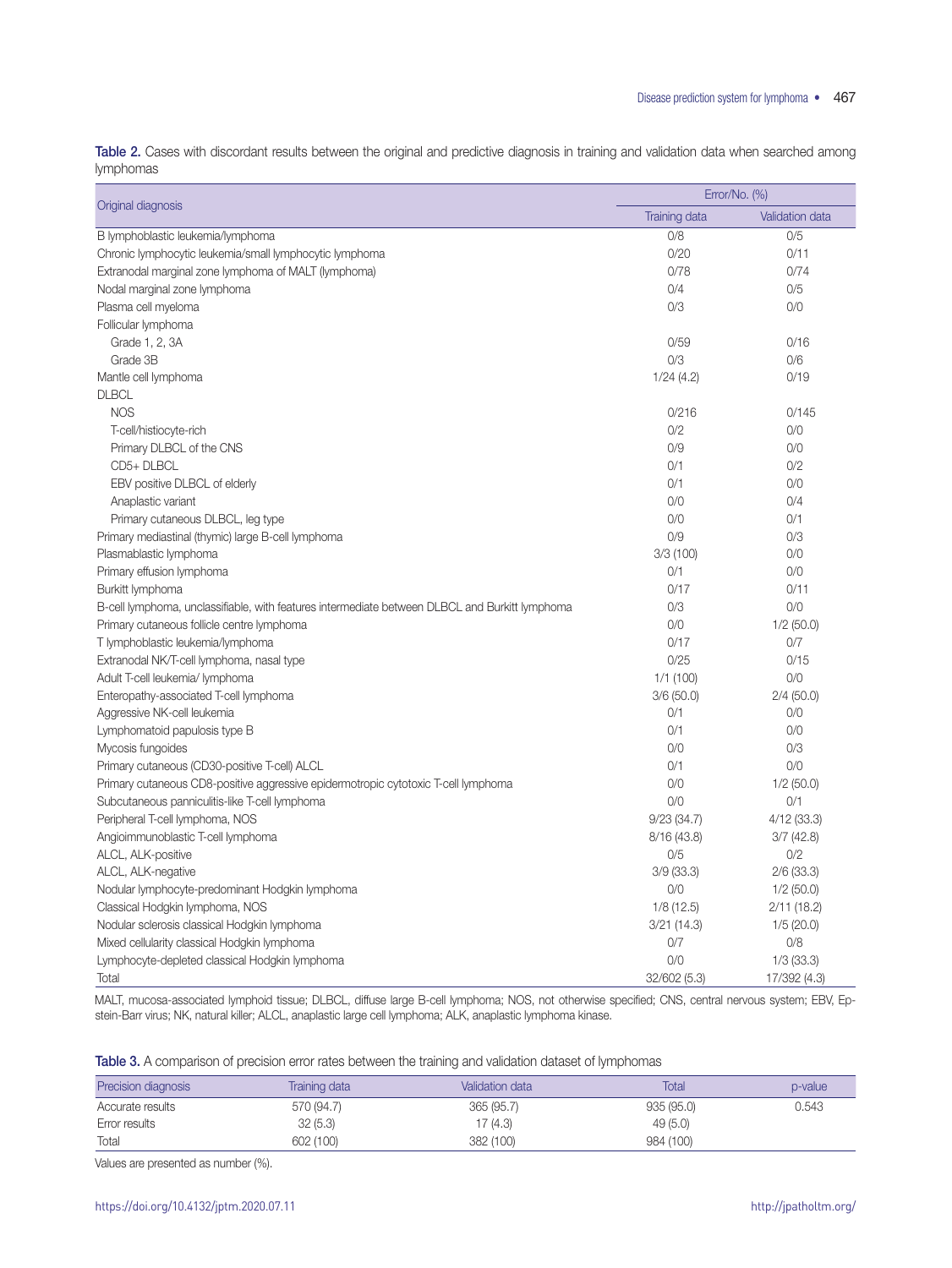high in most B-cell lymphomas, including DLBCL, follicular lymphoma, CLL/SLL, MALT lymphoma, and Burkitt lymphoma with zero errors, which represents the majority of all lymphoma cases (approximately two-thirds). One case of MCL showed an incorrect predictive diagnosis that was an atypical case of a cyclinD1-negative MCL with a CCND1/IGH translocation proven by fluorescence in situ hybridization (IHC results; CD20+, Bcl-2+, CD3–, CD10–, Bcl-6–, CD23–, MUM1–, p53–). The IHC for CD5 was not available, and this atypical IHC profile appeared to explain the incorrect precision. Another case of cyclinD1-negative MCL occurred in the validation data set. Although the cyclinD1 was negative, CD5 was positive, and the predictive diagnosis included MCL. In plasmablastic lymphomas, the predictive diagnosis was incorrect in all three cases. Plasmablastic lymphoma shares an IHC profile with plasma cell neoplasms, large B-cell lymphomas, and MALT lymphoma, in that CD38, CD138, CD79a, are positive and CD30 is positive but CD20 is often negative [5,18,19,20]. All three recruited cases of plasmablastic lymphoma showed CD20 positivity and were presumed to be plasma cell neoplasms such as multiple myeloma and solitary plasmacytoma, diffuse large B-cell lymphoma, anaplastic variant (CD30 positive), and extranodal MALT lymphoma with plasmacytoid differentiation. The main reason for the error in diagnosis precision is thought to be a lack of diseasespecific markers and overlapping IHC profiles similar to those of other diseases. Likewise, in primary cutaneous follicle center lymphoma of the validation dataset, the similarity of IHC profiles to follicular lymphomas appeared to explain the lack of precision. Because the algorithm does not take into account clinicopathologic information such as tumor location, skin versus lymph node, in this case, this incoherence can be explained.

In T-cell lymphomas, by comparison, the algorithm achieved a generally equivalent performance compared with B-cell lymphomas, with the exception of T lymphoblastic leukemia/lymphoma and extranodal NK/T-cell lymphoma, and nasal type. The accurate precision in T lymphoblastic leukemia/lymphoma and extranodal NK/T-cell lymphoma in the nasal type is due to the presence of disease-specific markers such as TdT, and CD56, and Epstein-Barr virus–encoded small RNA. However, in adult Tcell leukemia/lymphoma, enteropathy-associated T-cell lymphoma, primary cutaneous CD8-positive, aggressive epidermotropic cytotoxic T-cell lymphoma, peripheral T-cell lymphoma, NOS, ALCL, ALK-negative, and angioimmunoblastic T-cell lymphoma, error rates were high as 33.3% to 100.0%. Adult Tcell leukemia/lymphoma shares an IHC profile with peripheral T-cell lymphoma, NOS, with no disease-specific markers, but distinctive clinicopathologic features [18-20]. Enteropathy-associated T-cell lymphomas also do not have pathognomic IHC markers but distinctive clinicopathologic findings and often share an IHC profile with peripheral T-cell lymphomas [18-20]. Primary cutaneous CD8-positive, aggressive epidermotropic cytotoxic Tcell lymphoma is a rare subtype of peripheral T-cell lymphoma that involves primarily skin, and the IHC profile is not specific enough to rule out other diseases by IHC alone [4,5,20]. ALCL, ALK-negative is a lymphoma of anaplastic morphology with negative ALK, which can often share IHC profiles with ALCL, ALK-positive, Hodgkin lymphomas, and peripheral T-cell lymphoma, NOS [18-20]. In angioimmunoblastic T-cell lymphoma, programmed death-1 (PD-1) has been considered a specific marker [22]. However, many other lymphomas often express PD-1 at varying rates, and its positivity is often interpreted based on characteristic histologic features [4,5,20]. Peripheral T-cell lymphoma, NOS, is a different category of nodal and extranodal mature T-cell lymphomas that do not correspond to any explicitly defined entities by definition [18,19]. Therefore, its IHC profiles cover a wide variety of expressions and are often shared by other entities in T-cell lymphomas. In summary, many T-cell lymphomas often share IHC profiles and have no disease-specific IHC markers but can be differentially diagnosed based on clinicopathologic findings with or without IHC profiles.

In Hodgkin lymphomas, the error rates were 50.0% in nodular lymphocyte-predominant Hodgkin lymphoma (1 out of 2), 15.8% in classical Hodgkin lymphoma, NOS (3 out of 19), 15.4% in nodular sclerosis subtype (4 out of 26), 0% in mixed cellularity subtype (0 out of 15), and 33.3% in lymphocyte-depleted subtype (1 out of 3). Nodular lymphocyte-predominant Hodgkin lymphoma shares the IHC profile with T-cell/histiocyte-rich DLBCL and ALCL, ALK-negative, as well as clinicopathologic features. Classical Hodgkin lymphoma, including subtypes, also showed overlapping IHC profiles to peripheral Tcell lymphoma, NOS, but a differential diagnosis based only on IHC profiles is not feasible, particularly if CD15, a specific Hodgkin's marker, is negative. Integrated and comprehensive diagnosis, including the clinicopathologic findings in addition to the possible diagnosis by IHC profiles is therefore essential.

In terms of time and user experience, it is difficult to mathematically compare the amount of time that is consumed during the process of diagnosis with or without using this application. In general, however, most pathologists gave us positive feedback about time-saving and easy-to-use user experiences.

This study demonstrates the feasibility and clinical utility of the diagnosis precision algorithm and corresponding mobile ap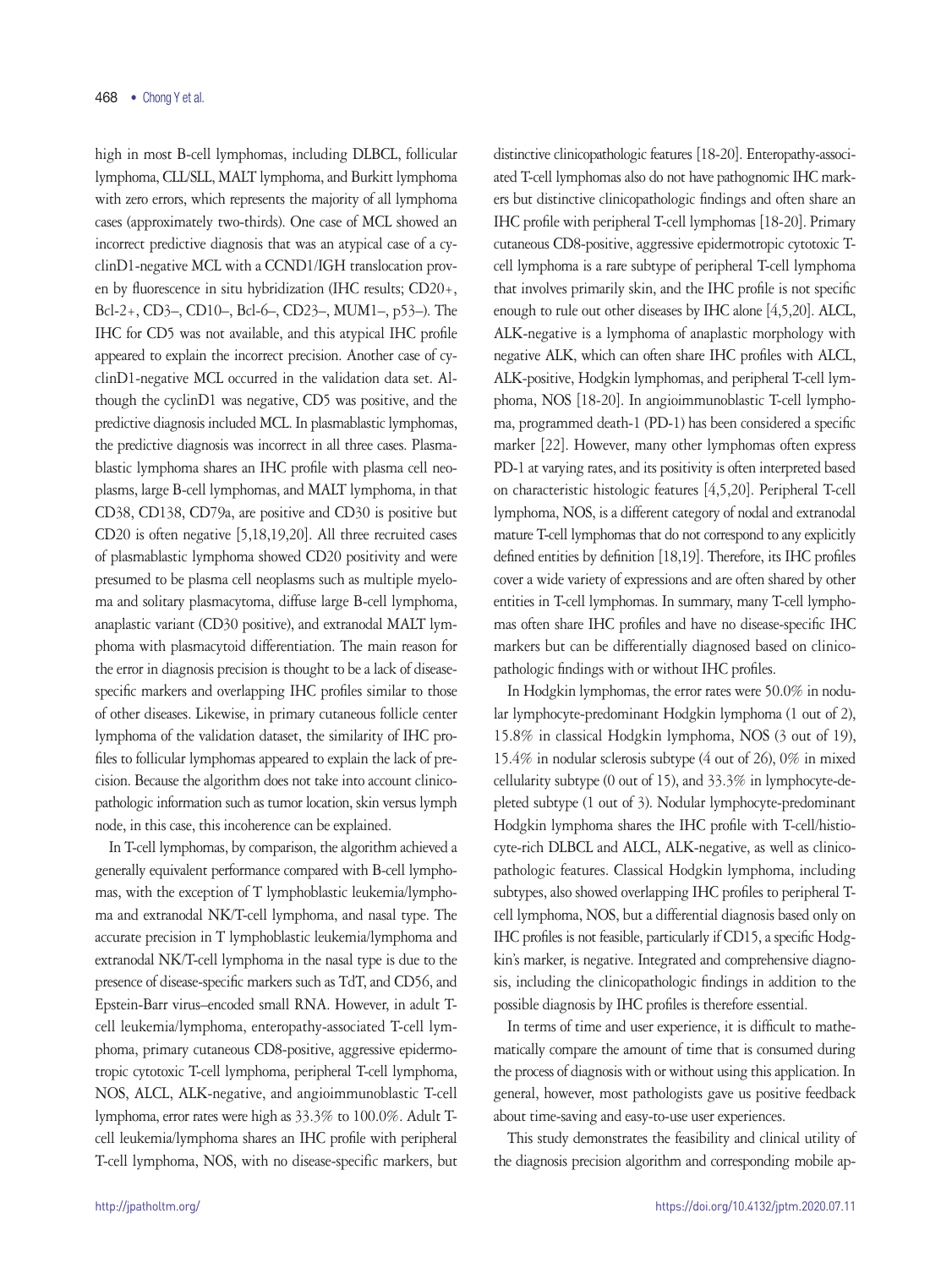plication in differential diagnosis of lymphomas using IHC profiles. The overall hit rate of this machine-learning algorithm was 95.0% in lymphomas, and the hit rates were not significantly different between training and validation data in lymphoma, which showed a relatively good generalization. Significant errors were associated with atypical IHC profiles, a lack of site- and disease-specific markers, overlapping IHC profiles between disease entities, mixed/combined tumors, etc. Although this system will help pathologists make better decisions during pathologic diagnosis by supplying comprehensive IHC information relevant to efficient and accurate differential diagnosis, integrated interpretation with contextual information such as clinical and pathological findings are recommended, and the supportive use of this application is desirable. Further studies of possible recommendations for IHC panels for specific situations involving differential diagnosis and application of artificial neural network algorithms are required to optimize the algorithm's sensitivity to disease, organ incidence, and antibody weight.

#### **Supplementary Information**

The Data Supplement is available with this article at https://doi.org/10.4132/ jptm.2020.07.11.

#### **Ethics Statement**

This study was approved by the Institutional Review Board of The Catholic University of Korea, College of Medicine (SC17RCDI0074), and the Institutional Review Board of Yonsei University, Wonju College of Medicine (CR316306). The need for informed consent was waived under the permission of the review boards.

#### **ORCID**

| Yosep Chong    | https://orcid.org/0000-0001-8615-3064 |
|----------------|---------------------------------------|
| Ji Young Lee   | https://orcid.org/0000-0002-4578-6735 |
| Yejin Kim      | https://orcid.org/0000-0001-7815-6310 |
| Jingyun Choi   | https://orcid.org/0000-0001-7696-4154 |
| Hwanjo Yu      | https://orcid.org/0000-0002-7510-0255 |
| Gyeongsin Park | https://orcid.org/0000-0002-9727-5566 |
| Mee Yon Cho    | https://orcid.org/0000-0002-7955-4211 |
| Nishant Thakur | https://orcid.org/0000-0001-8761-0837 |

### **Author Contributions**

Conceptualization: YC, HY. Data curation: YC, JYL. Funding acquisition: YC, JC, YK. Investigation: YC, JC, YK. Methodology: YC, MYC, HY. Project administration: JYL. Resources: YC, GP. Supervision: MYC, GP, HY. Validation: YC, JYL. Visualization: YC, NT. Writing—original draft: YC. Writing—review & editing: YC, MYC, NT. Approval of final manuscript: all authors.

### **Conflicts of Interest**

Y.C., a contributing editor of the *Journal of Pathology and Translational Medicine*, was not involved in the editorial evaluation or decision to publish this article. All remaining authors have declared no conflicts of interest.

### **Funding Statement**

This research was partly supported by the Basic Science Research Program through the National Research Foundation of Korea (NRF) funded by the Ministry of Education (2016R1D1A1A02937427), partially supported by the Research Fund of the Korean Society for Pathologist, and supported by the Po-Ca Networking Groups funded by The Postech-Catholic Biomedical Engineering Institute(PCBMI) (No.5-2015-B0001-00112).

### **Acknowledgments**

I appreciate Myungjin Choi, Dasom X Inc. for technical support in the development of mobile application and Young Dong Seo for reviewing the manuscript style.

### **References**

- 1. Elias JM. Immunohistochemistry: a brief historical perspective: commentary. In: Shi SR, Gu J, Taylor CR, eds. Antigen retrieval techniques: immunohistochemistry and molecular morphology. Natick: Eaton Pub, 2000; 7-13.
- 2. Buchwalow IB, Bocker W. Immunohistochemistry: basics and methods. Heidelberg: Springer, 2010.
- 3. Matos LL, Trufelli DC, de Matos MG, da Silva Pinhal MA. Immunohistochemistry as an important tool in biomarkers detection and clinical practice. Biomark Insights 2010; 5: 9-20.
- 4. Chu P, Weiss L. Modern immunohistochemistry. 2nd ed. Cambridge: Cambridge University Press, 2014.
- 5. Dabbs DJ. Diagnostic immunohistochemistry: theranostic and genomic applications. 4th ed. Philadelphia: Elsevier/Saunders, 2014.
- 6. Kalyuzhny AE. Immunohistochemistry: essential elements and beyond. Cham: Springer, 2016.
- 7. Coons AH. Labeling Techniques in the diagnosis of viral diseases. Bacteriol Rev 1964; 28: 397-9.
- 8. Werner B, Campos AC, Nadji M, Torres LF. Practical use of immunohistochemistry in surgical pathology. J Bras Patol Med Lab 2005; 41: 353-64.
- 9. DeYoung BR, Wick MR. Immunohistologic evaluation of metastatic carcinomas of unknown origin: an algorithmic approach. Semin Diagn Pathol 2000; 17: 184-93.
- 10. Bishop JA, Sharma R, Illei PB. Napsin A and thyroid transcription factor-1 expression in carcinomas of the lung, breast, pancreas, colon, kidney, thyroid, and malignant mesothelioma. Hum Pathol 2010; 41: 20-5.
- 11. Yu H, Li L, Liu D, Li WM. Expression of TTF-1, napsinA, P63, CK5/6 in lung cancer and its diagnostic values for histological classification. Sichuan Da Xue Xue Bao Yi Xue Ban 2017; 48: 336-41.
- 12. El-Maqsoud NM, Tawfiek ER, Abdelmeged A, Rahman MF, Moustafa AA. The diagnostic utility of the triple markers Napsin A, TTF-1, and PAX8 in differentiating between primary and metastatic lung carcinomas. Tumour Biol 2016; 37: 3123-34.
- 13. Gweon HM, Kim JA, Youk JH, et al. Can galectin-3 be a useful marker for conventional papillary thyroid microcarcinoma? Diagn Cytopathol 2016; 44: 103-7.
- 14. Kandalaft PL, Gown AM. Practical applications in immunohistochemistry: carcinomas of unknown primary site. Arch Pathol Lab Med 2016; 140: 508-23.
- 15. Nam S, Chong Y, Jung CK, et al. Introduction to digital pathology and computer-aided pathology. J Pathol Transl Med 2020; 54: 125- 34.
- 16. Lin F, Prichard J. Handbook of practical immunohistochemistry: